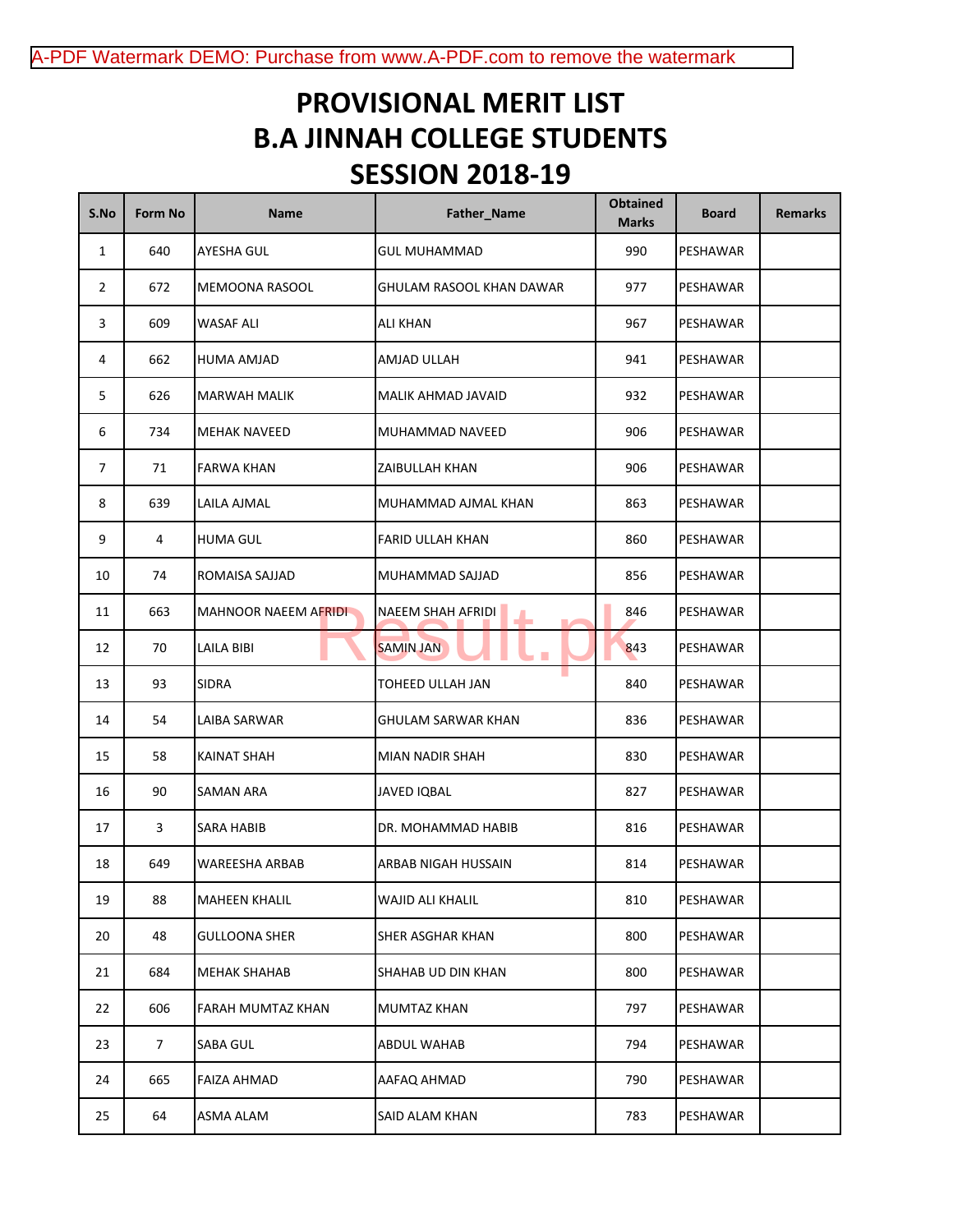| S.No | Form No        | <b>Name</b>            | <b>Father_Name</b>          | <b>Obtained</b><br><b>Marks</b> | <b>Board</b> | <b>Remarks</b>                       |
|------|----------------|------------------------|-----------------------------|---------------------------------|--------------|--------------------------------------|
| 26   | 6              | ROHEELA KHAN           | DR. SAID BADSHAH            | 780                             | PESHAWAR     |                                      |
| 27   | 53             | SOBIA USMAN            | MUHAMMAD USMAN              | 778                             | PESHAWAR     |                                      |
| 28   | $\overline{2}$ | UZMA HALEEM            | HALEEM KHAN                 | 775                             | PESHAWAR     | <b>DMC</b><br>F.A/F.SC-II            |
| 29   | 667            | <b>MARIA</b>           | ABDUL SATTAR                | 772                             | PESHAWAR     |                                      |
| 30   | 80             | RUKHSAR GILLANI        | SYED MUHAMMAD YAHYA SHAH    | 771                             | PESHAWAR     |                                      |
| 31   | 66             | SHEHLA IQBAL           | SHAHID IQBAL                | 770                             | PESHAWAR     |                                      |
| 32   | 26             | AYESHA MAJEED          | <b>MAJEED GUL AFRIDI</b>    | 765                             | PESHAWAR     |                                      |
| 33   | 647            | <b>SUNDAS SAROSH</b>   | <b>ATHAR KHAN</b>           | 762                             | PESHAWAR     |                                      |
| 34   | 25             | <b>QURAT-UL-AIN</b>    | IHSANULLAH                  | 761                             | PESHAWAR     |                                      |
| 35   | 16             | AQSA IJAZ              | IJAZ HUSSAIN                | 761                             | PESHAWAR     |                                      |
| 36   | 36             | HALEEMA                | <b>BAKHTIAR KHAN</b>        | 750                             | PESHAWAR     |                                      |
| 37   | 607            | SYEDA BIBI WASEYA      | SYED RAZA ALI SHAH          | 747                             | PESHAWAR     |                                      |
| 38   | 87             | <b>MAHRUKH</b>         | <b>MOHIB UN NABI</b>        | 743                             | PESHAWAR     |                                      |
| 39   | 11             | NIDA REHMAN            | MUHAMMAD REHMAN             | 741                             | PESHAWAR     |                                      |
| 40   | 650            | LAIBA QAZI             | <b>QAZI WASIF UR REHMAN</b> | 733                             | PESHAWAR     |                                      |
| 41   | 620            | <b>BUSHRA</b>          | ٠<br><b>MUSAFAR KHAN</b>    | 726                             | PESHAWAR     |                                      |
| 42   | 48             | NAFEESA AIMAN          | <b>ARSALA KHAN</b>          | 717                             | PESHAWAR     |                                      |
| 43   | 21             | SANA                   | <b>HABIB UR REHMAN</b>      | 710                             | PESHAWAR     |                                      |
| 44   | 697            | KUBRA ISLAM            | PRO DR. SAHIB ISLAM         | 709                             | PESHAWAR     |                                      |
| 45   | 9              | <b>RAMEEN MUNIR</b>    | <b>MUNIR AHMED</b>          | 708                             | PESHAWAR     |                                      |
| 46   | 33             | SIDRA                  | <b>MOMIN KHAN</b>           | 706                             | PESHAWAR     |                                      |
| 47   | 83             | KHADIJA SAEED          | <b>ABDUL SAEED</b>          | 705                             | PESHAWAR     |                                      |
| 48   | 37             | BAKHTAWARA             | SULTAN MUHAMMAD             | 695                             | PESHAWAR     |                                      |
| 49   | 29             | <b>TABINDA SHAMEEM</b> | <b>MUZAFFAR ABBAS</b>       | 695                             | PESHAWAR     |                                      |
| 50   | 8              | LAIBA YAMIN            | AHMAD YAMIN                 | 695                             | PESHAWAR     | <b>CERVICE</b><br><b>CERTIFICATE</b> |
| 51   | 17             | HALEEMA SADIA QAZI     | MUHAMMAD TAHIR              | 688                             | PESHAWAR     |                                      |
| 52   | 651            | AREEJ ISHTIAQ          | <b>ISHTIAQ JAMES</b>        | 686                             | PESHAWAR     |                                      |
| 53   | 660            | <b>HIRA HADI</b>       | MUHAMMAD HADI SABIR         | 684                             | PESHAWAR     |                                      |